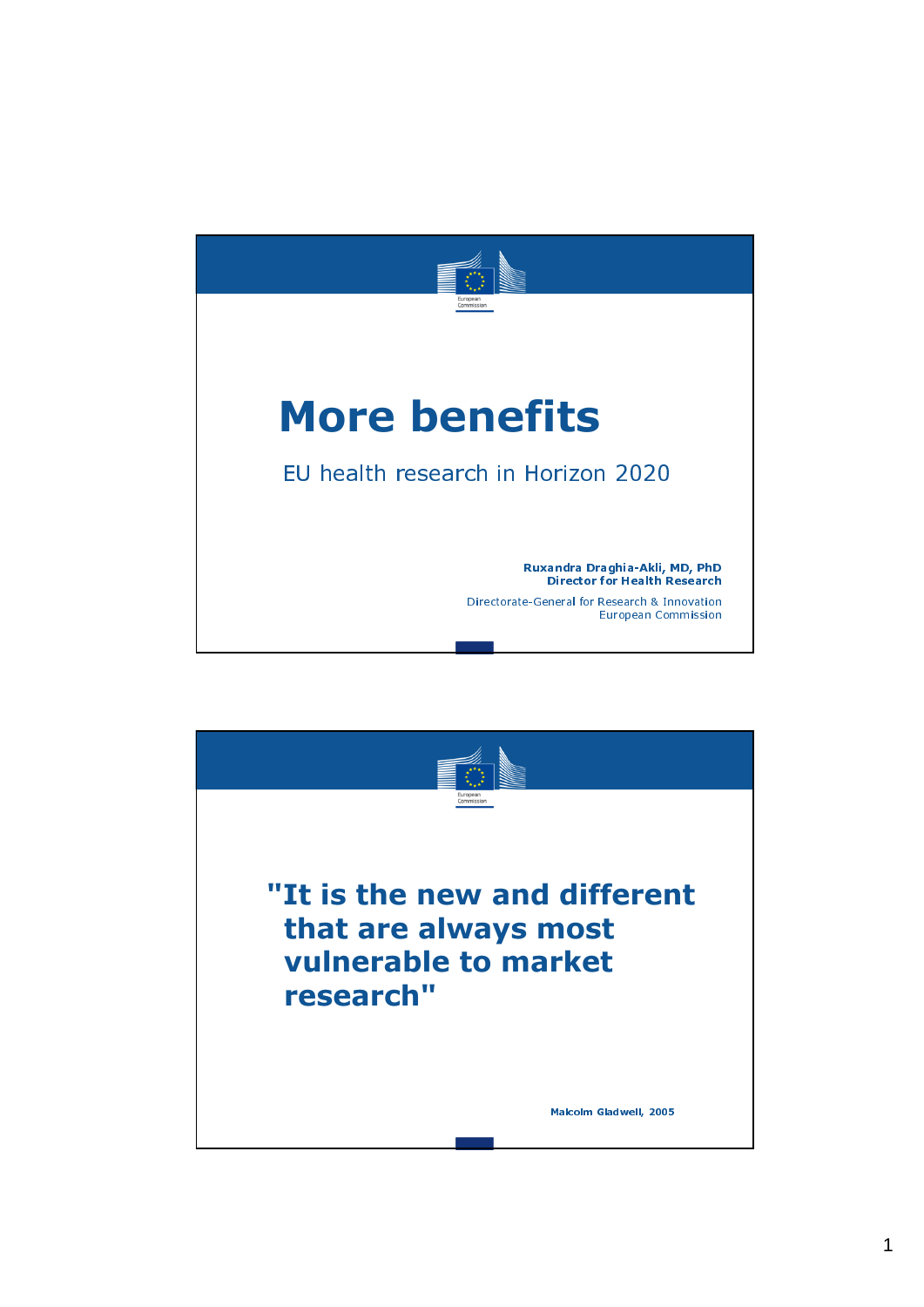

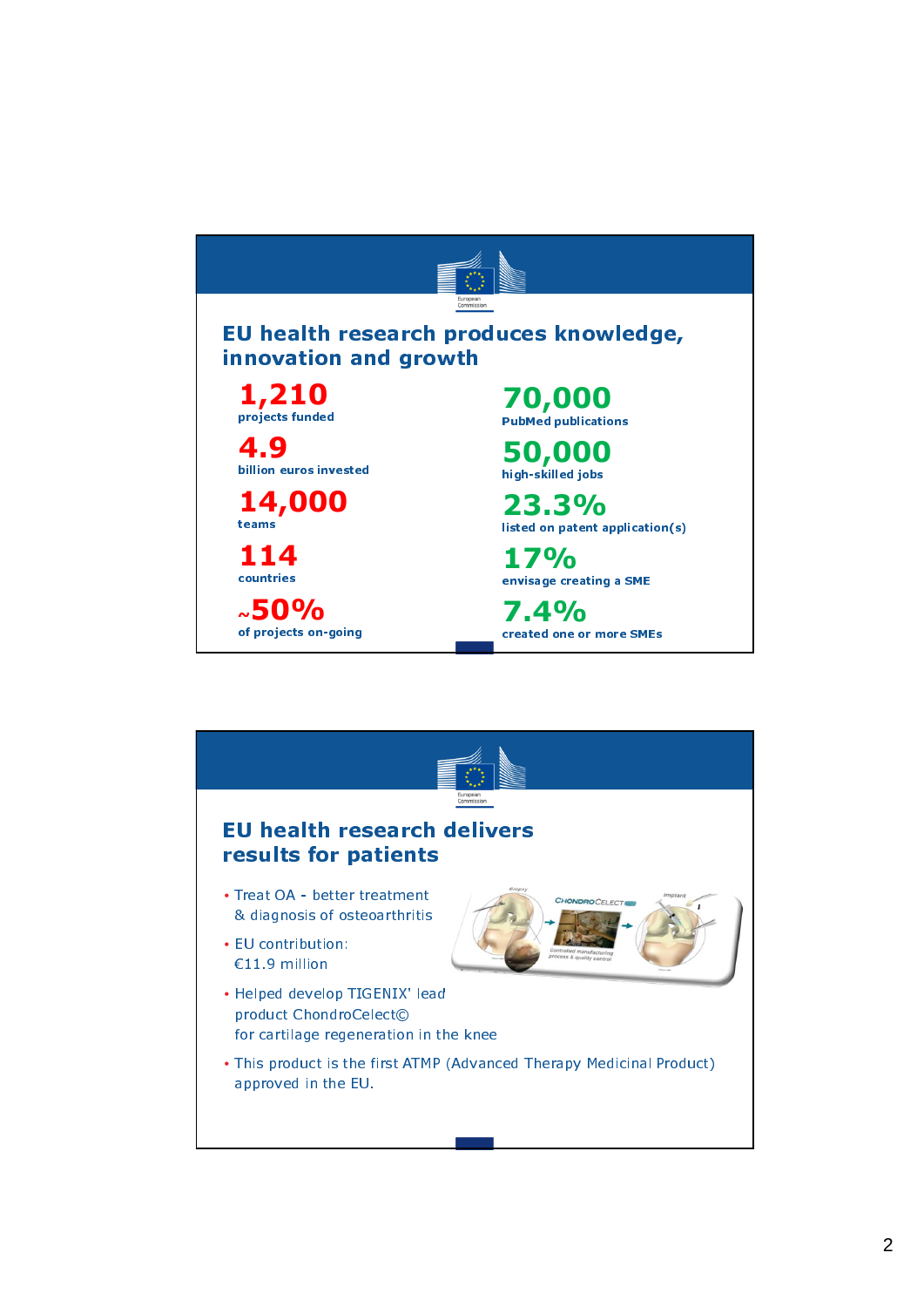

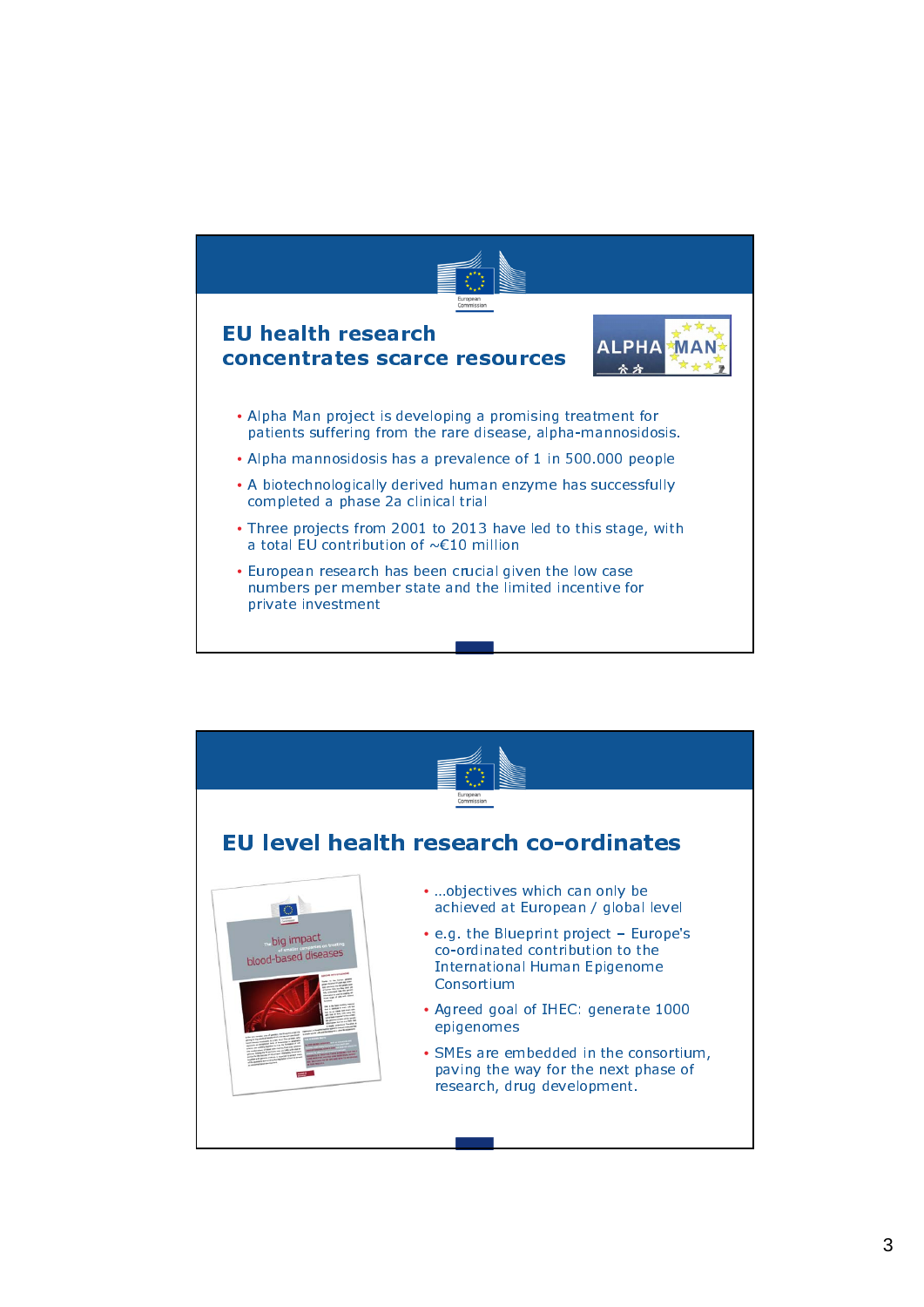

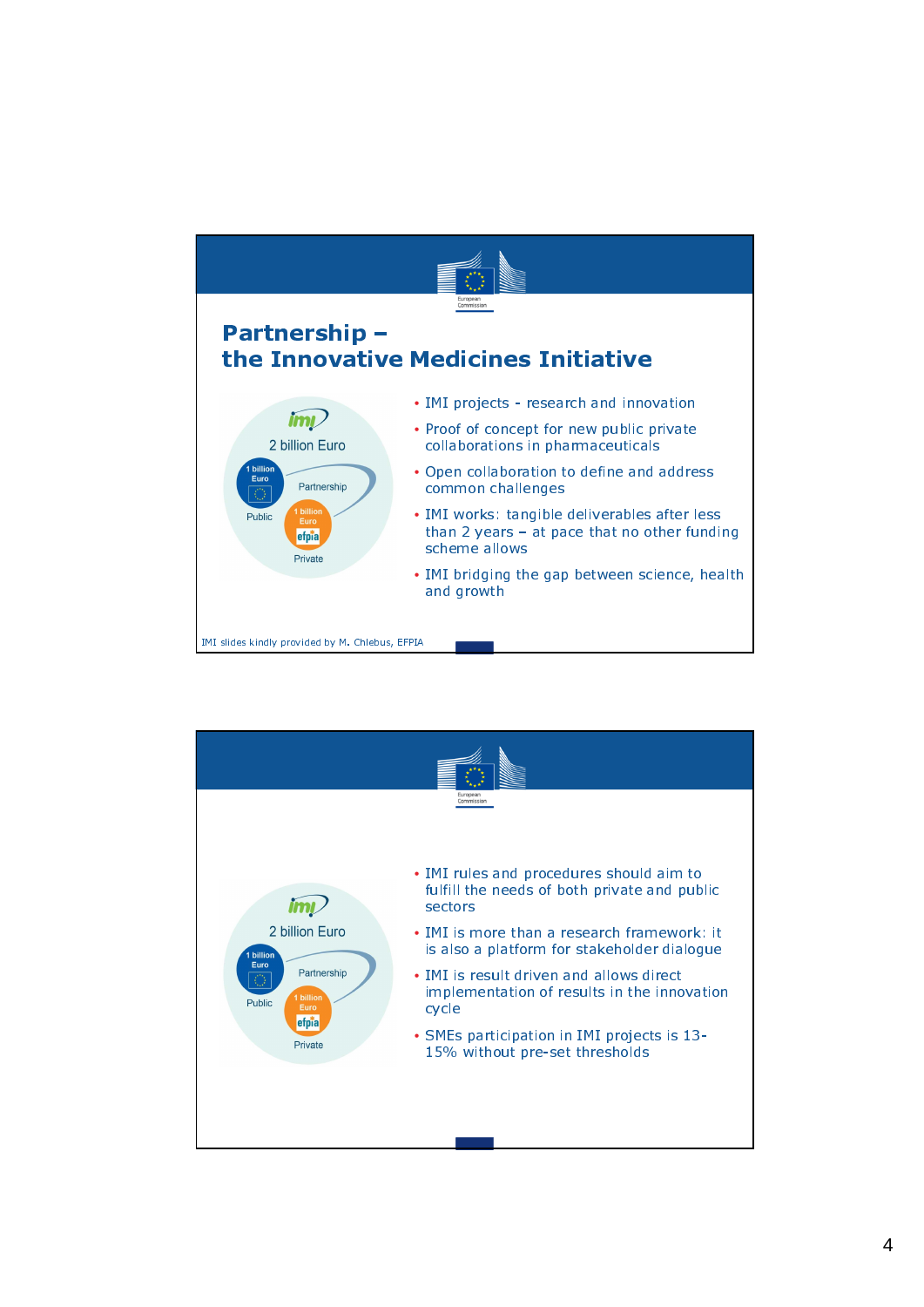| Commission                                                                                                                                                                                                                                          |                                                                                         |
|-----------------------------------------------------------------------------------------------------------------------------------------------------------------------------------------------------------------------------------------------------|-----------------------------------------------------------------------------------------|
| <b>FP7 Health Projects</b>                                                                                                                                                                                                                          | <b>IMI projects</b>                                                                     |
| Low involvement of EFPIA companies                                                                                                                                                                                                                  | Strong involvement of EFPIA companies                                                   |
| 65 participations of EFPIA companies<br>in 700 FP7 Health projects                                                                                                                                                                                  | 273 participations of EFPIA companies<br>in 30 IMI projects (Call 1-3)                  |
| EFPIA companies receive a total of<br>$\epsilon$ 19 M for their participation                                                                                                                                                                       | <b>EFPIA companies have committed</b><br>$\in$ 272 M of in-kind contribution (Call 1-3) |
| 4.28-fold difference of total number of participations<br>Comparing number of participations to the total number of projects, EFPIA<br>٠<br>companies are 100-fold more involved in IMI than in FP7 Health projects.<br>$\bullet$<br>and FP7 Health | 14.4-fold difference of financial contribution of EFPIA companies between IMI           |

![](_page_4_Figure_1.jpeg)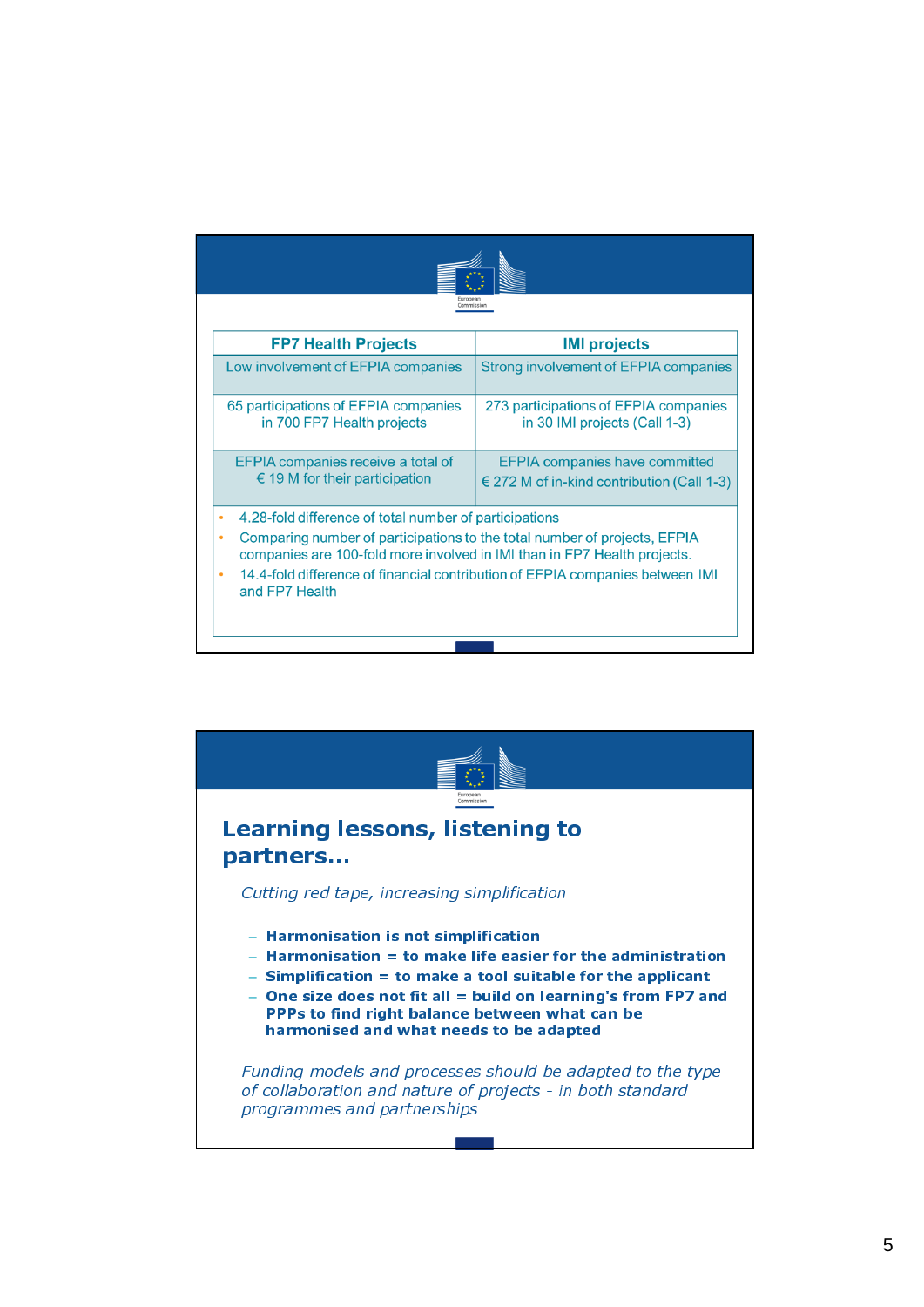![](_page_5_Figure_0.jpeg)

• Technological approaches to combating sensory impairment

![](_page_5_Figure_2.jpeg)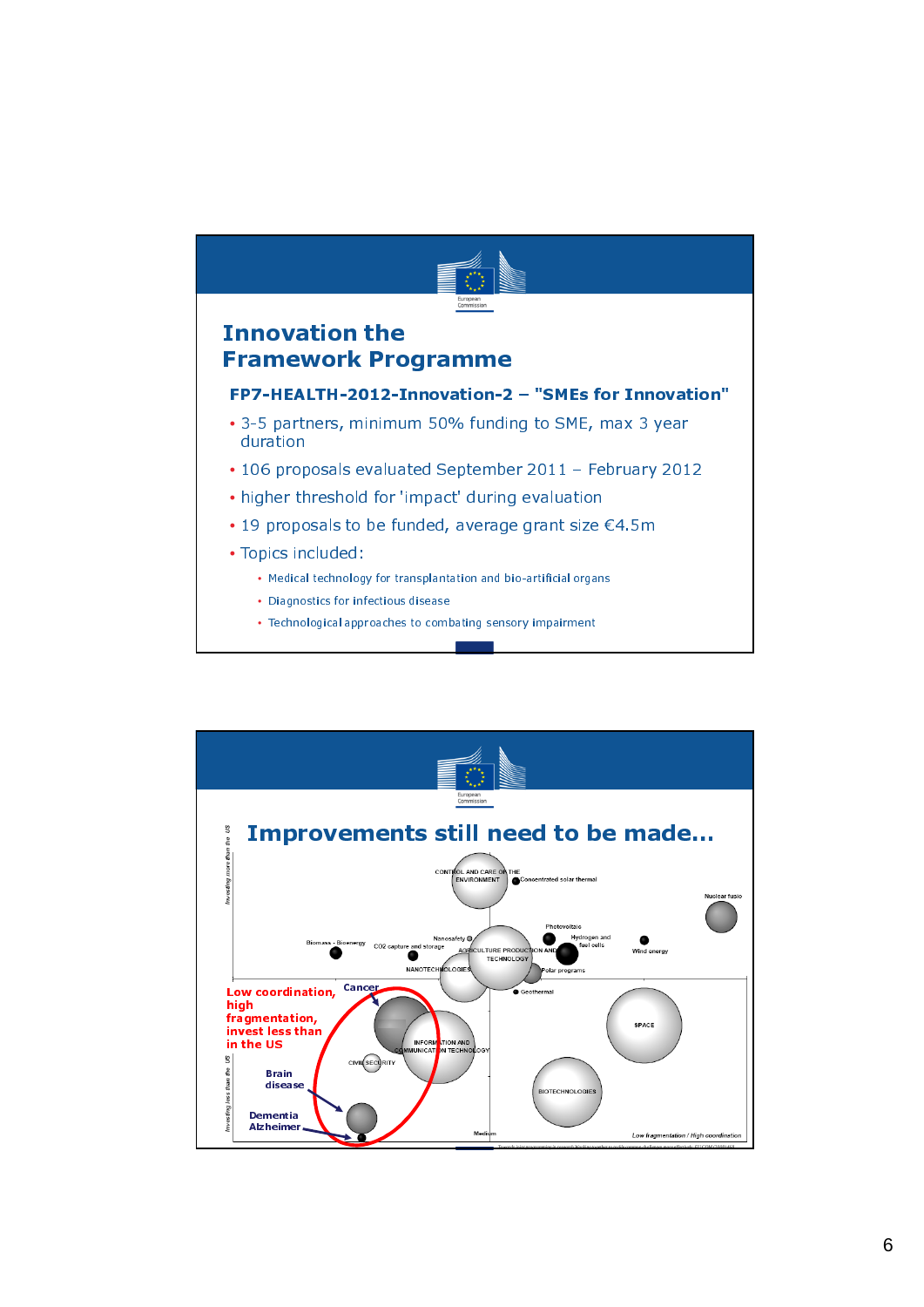![](_page_6_Picture_0.jpeg)

![](_page_6_Figure_1.jpeg)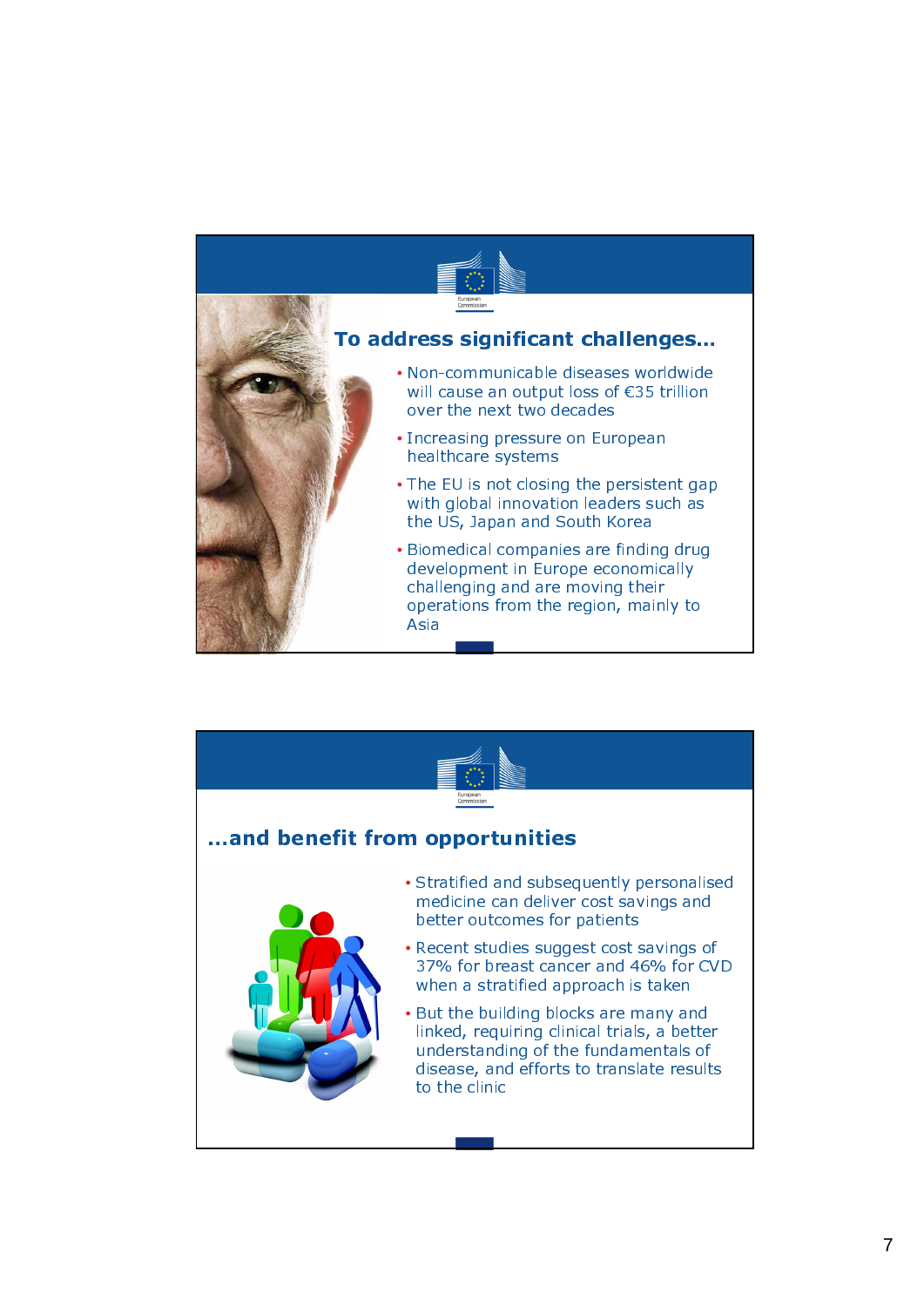![](_page_7_Figure_0.jpeg)

![](_page_7_Figure_1.jpeg)